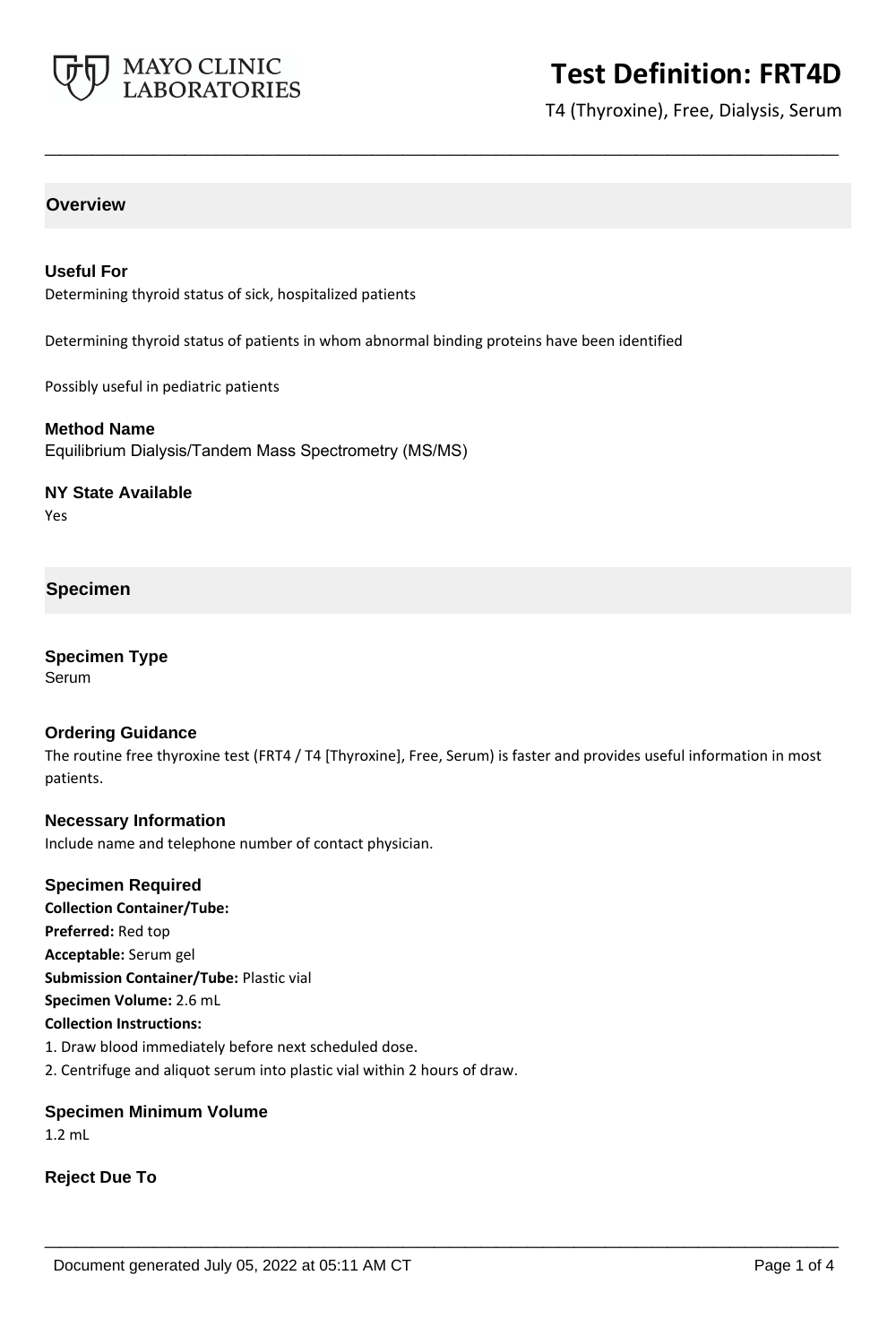

T4 (Thyroxine), Free, Dialysis, Serum

| Gross hemolysis | Reject |
|-----------------|--------|
| Gross lipemia   | Reject |
| Gross icterus   | Reject |

### **Specimen Stability Information**

| <b>Specimen Type</b> | <b>Temperature</b>       | <b>Time</b> | <b>Special Container</b> |
|----------------------|--------------------------|-------------|--------------------------|
| Serum                | Refrigerated (preferred) | 28 days     |                          |
|                      | Frozen                   | 21 days     |                          |
|                      | Ambient                  | 7 days      |                          |

## **Clinical & Interpretive**

## **Clinical Information**

Thyroxine (T4) and triiodothyronine (T3) are the 2 biologically active thyroid hormones. T4 makes up more than 80% of circulating thyroid hormones.

Following secretion by the thyroid gland, approximately 70% of circulating T4 and T3 are bound to thyroid-binding globulin (TBG), while 10% to 20% each are bound to transthyretin (TTR) and albumin, respectively. Less than 0.1% circulates as free T4 (FT4) or free T3 (FT3). FT4 and FT3 enter and leave cells freely by diffusion. Only the free hormones are biologically active, but bound and free fractions are in equilibrium. Equilibrium with TTR and albumin is rapid. By contrast, TBG binds thyroid hormones very tightly and equilibrium dissociation is slow. Biologically, TBG-bound thyroid hormone serves as a hormone reservoir and T4 serves as a prohormone for T3. Within cells, T4 is either converted to T3, which is about 5 times as potent as T4, or reverse T3, which is biologically inactive. Ultimately, T3, and to a much lesser degree T4, bind to the nuclear thyroid hormone receptor, altering gene expression patterns in a tissue-specific fashion.

Under normal physiologic conditions, FT4 and FT3 exert direct and indirect negative feedback on pituitary thyrotropin (thyroid-stimulating hormone: TSH) levels, the major hormone regulating thyroid gland activity. This results in tight regulation of thyroid hormone production and constant levels of FT4 and FT3 independent of the binding protein concentration. Measurement of FT4 and FT3, in conjunction with TSH measurement, therefore represents the best method to determine thyroid function status. It also allows determination of whether hyperthyroidism (increased FT4) or hypothyroidism (low FT4) are primary (the majority of cases, TSH altered in the opposite direction as FT4) or secondary/tertiary (hypothalamic/pituitary origin, TSH altered in the same direction as FT4). By contrast, total T4 and T3 levels can vary widely as a response to changes in binding protein levels, without any change in free thyroid hormone levels and, hence, actual thyroid function status.

FT4 is usually measured by automated analog immunoassays. In most instances, this will result in accurate results. However, abnormal types or quantities of binding proteins found in some patients and most often related to other illnesses or drug treatments, may interfere in the accurate measurement of FT4 by analog immunoassays. These problems can be overcome by measuring FT4 by equilibrium dialysis, free from interfering proteins.

**\_\_\_\_\_\_\_\_\_\_\_\_\_\_\_\_\_\_\_\_\_\_\_\_\_\_\_\_\_\_\_\_\_\_\_\_\_\_\_\_\_\_\_\_\_\_\_\_\_\_\_**

### **Reference Values**

0.8-2.0 ng/dL Reference values apply to all ages.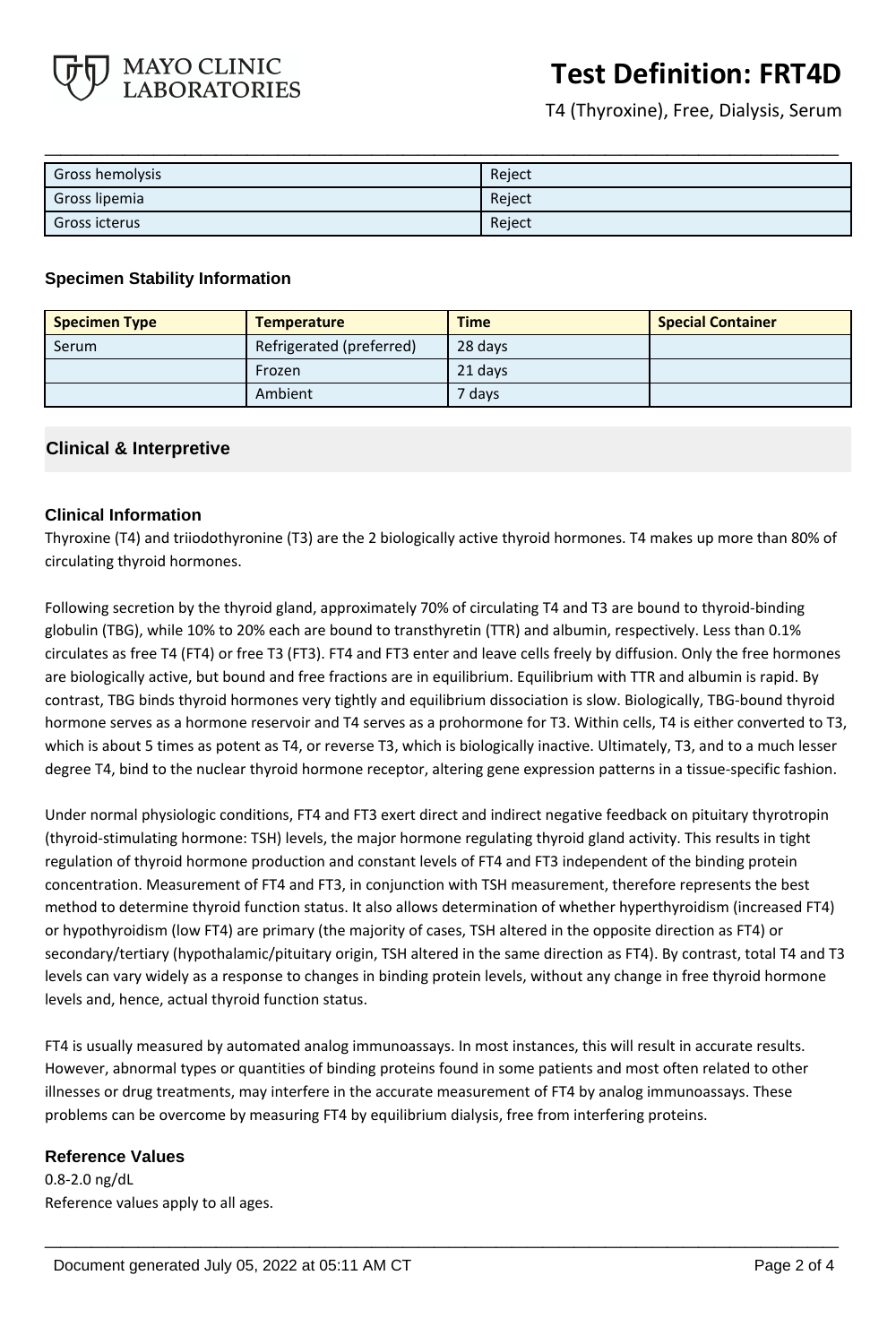

T4 (Thyroxine), Free, Dialysis, Serum

### **Interpretation**

All free hormone assays should be combined with thyrotropin (thyroid-stimulating hormone) measurements.

Free thyroxine (FT4) levels below 0.8 ng/dL indicate possible hypothyroidism. FT4 levels above 2.0 ng/dL indicates possible hyperthyroidism.

**\_\_\_\_\_\_\_\_\_\_\_\_\_\_\_\_\_\_\_\_\_\_\_\_\_\_\_\_\_\_\_\_\_\_\_\_\_\_\_\_\_\_\_\_\_\_\_\_\_\_\_**

Neonates can have significantly higher FT4 levels. The hypothalamic-pituitary-thyroid axis can take several days or, sometimes, weeks to mature.

### **Cautions**

Certain drugs may cause short-term free thyroxine fluctuations.

- -Heparin
- -Salicylates
- Acetylsalicylic acid (aspirin)
- Salicylic acid (salsalate)
- -Furosemide
- -Fenclofenac
- -Mefenamic acid
- -Flufenamic acid
- -Diclofenac
- -Diflunisal
- -Phenytoin
- -Carbamazepine

### **Clinical Reference**

1. De Brabandere VI, Hou P, Stockl D, et al: Isotope dilution-liquid chromatography/electrospray ionization-tandem mass spectrometry for the determination of serum thyroxine as a potential reference method. Rapid Commun Mass Spectrom. 1998;12:1099-1103

2. Jain R, Uy HL: Increase in serum free thyroxine levels related to intravenous heparin treatment. Ann Intern Med. 1996 Jan 1;124:74-75

3. Stockigt JR: Free thyroid hormone measurement. A critical appraisal. Clin Endocrinol Metab. 2001 Jun;30:265-289 4. Soldin SJ, Soukhova N, Janici N, Jonklaas J, Soldin OP: The measurement of free thyroxine by isotope dilution tandem mass spectrometry. Clin Chimica Acta. 2005;358:113-118

5. Sakai H, Nagao H, Sakurai M, et al: Correlation between serum levels of 3,3',5'-triiodothyronine and thyroid hormones measured by liquid chromatography-tandem mass spectrometry and immunoassay. PLoS One. 2015;10(10):e0138864 doi: 10.1371/journal.pone.0138864; Correction in: PLoS One. 2016;11(7):e0159169

6. Kahric-Janicic N, Soldin SJ, Soldin OP, West T, Gu J, Jonklaas J: Tandem mass spectrometry improves the accuracy of free thyroxine measurements during pregnancy.Thyroid. 2007 Apr;17(4):303-311 doi: 10.1089/thy.2006.0303

### **Performance**

### **Method Description**

The equilibrium dialysis method separates free thyroxine (FT4) from serum proteins and, thereby, also from

**\_\_\_\_\_\_\_\_\_\_\_\_\_\_\_\_\_\_\_\_\_\_\_\_\_\_\_\_\_\_\_\_\_\_\_\_\_\_\_\_\_\_\_\_\_\_\_\_\_\_\_**